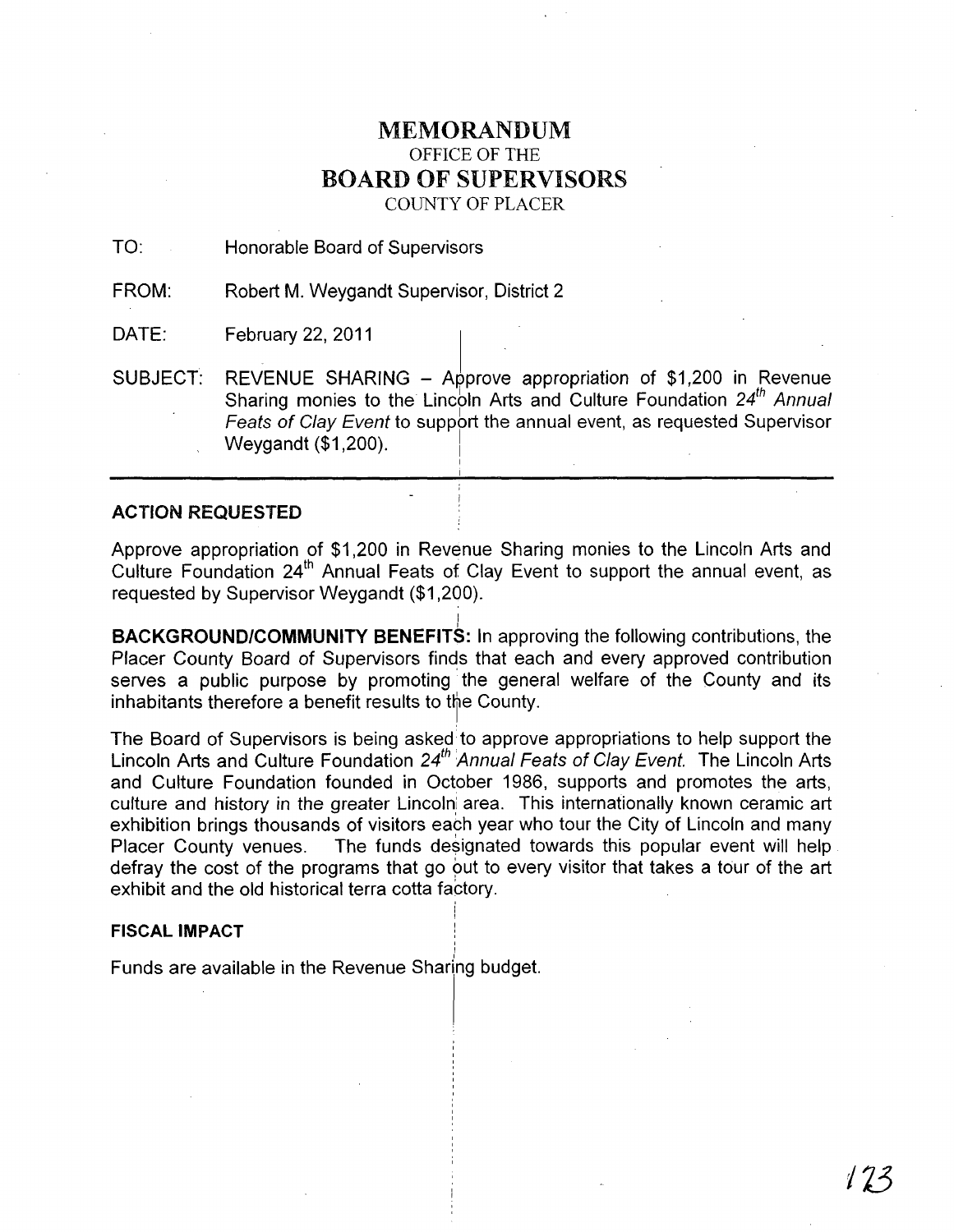

The Placer County Board of Supervisors has actively promoted revenue sharing funding as a means to provide financial support for local events, fundraising, programs, supplies, improvements, and equipment needed to help non-profit and community based organizations. In approving the revenue sharing contributions, the Placer County Board of Supervisors finds that each and every approved contribution serves a public purpose by promoting the general welfare of the County and its inhabitants therefore a benefit results to the County.

Please complete, print and sign the application and include it with your letter of request.

| Organization: | Lincoln Arts & Culture Fondation |        | Telephone: (916)-645-9713     |
|---------------|----------------------------------|--------|-------------------------------|
| Address:      | 580 6th Street                   | FAX:   | $(916)$ 645-3945              |
|               | Lincoln, CA 95648                | Email: | claudiarenati@lincolnarts.org |
| Website:      | Lincolnarts.org                  |        |                               |
|               |                                  |        |                               |
|               |                                  |        |                               |

Briefly describe the community benefit the organization, event, program or project provides:

Feats of Clay XXIV brings in over 5,000 visitors to Placer County. Visitors who spend dollars by: staying in hotels, shopping, getting gas, etc. Feats of Clay is Placer Counties only international art exhibit, bringing history and modern art to our community.

Briefly describe how funding will be utilized by listing what items will be purchased: The funding will heip with the cost's of the program for the event.

Has this organization received Revenue Sharing Funds in the past? If yes, specify year(s), event and amount:

~0] Yes [0] No

 $Feats of Glay from  $2001 - 2010$ .$ 

I swear under penalty of perjury that the information supplied herein is true and correct  $\Box$ ;; , , I' /l ~ . f!, ( J')- laudia Renati .' f.t. \ -rJ, i .1 I {

Claudia Renati

APPLICANT'S NAME APPLICANT'S SIGNATURE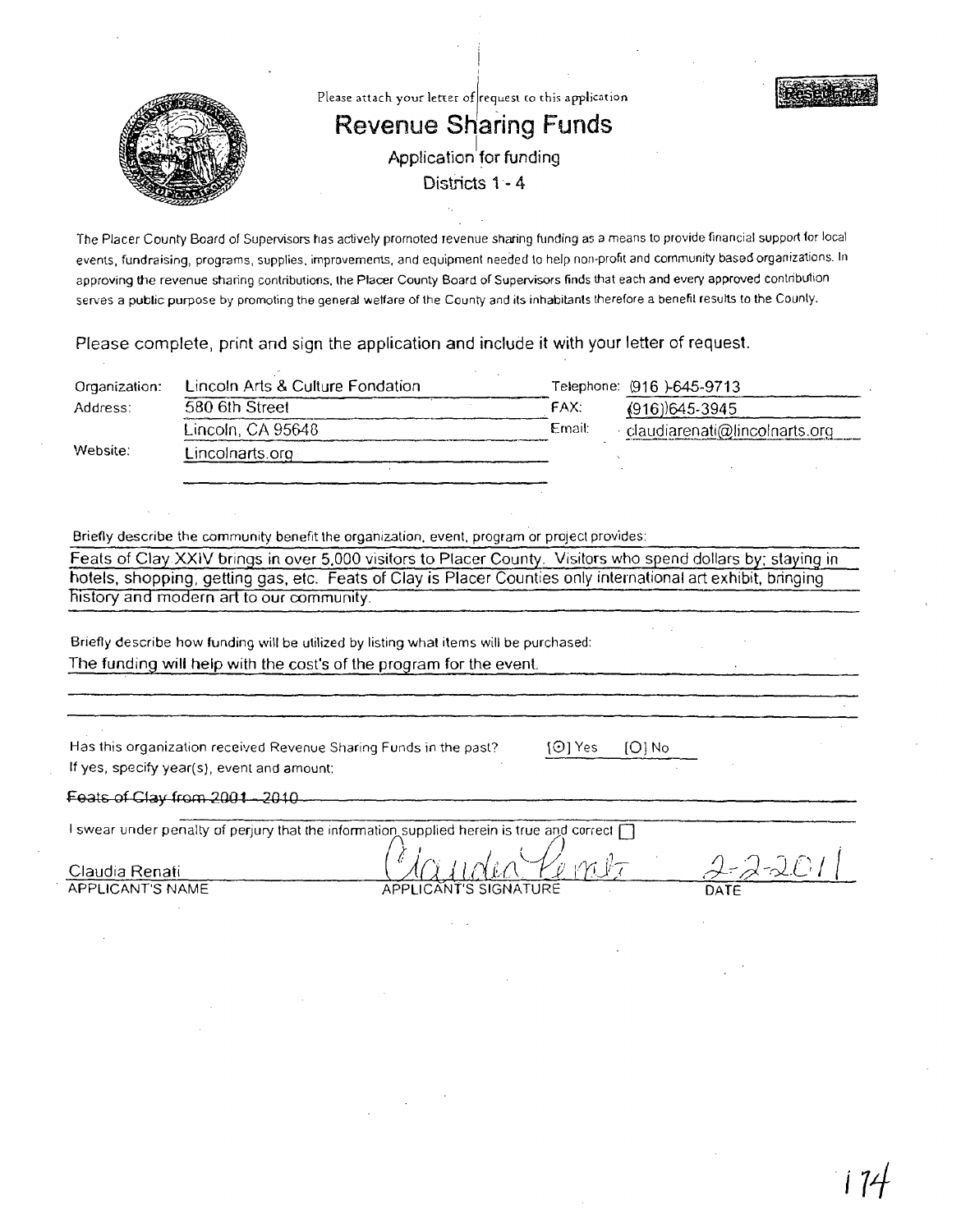

580 Sixth Street Lincoln, CA 95648

(916) 645-9713 T (916) 645-3945 F

www.lincolnarts.org info@lincolnarts.org

January 18, 2011

Placer County Board of Supervisors Revenue Sharing Funds Program 175 Fulweiler Ave Auburn, CA 95603

# "Feats of Clay" is here again! APRIL 30<sup>th</sup> - MAY 30<sup>TH</sup>, 2011

This coming year 2011 will be the 24th year of "Feats of Clay", Placer County's Premier Event. This unique Art Exhibit is a one of a kind Juried Ceramic Art Show held here in Lincoln, CA. Feats of Clay is the only international event of its caliber in Placer County, if not the United States. It has been commented on by Sunset Magazine as the most distinctive event of its kind. Via Magazine has put it in their travel magazine every year for the last 10 years as a must see.

Please join us in Celebrating Lincoln Arts 25<sup>th</sup> year of providing programs to our community. Programs such as; "Feats of Clay", Concerts,ClayFest, Teams of Clay, After School Art Programs, Summer Concert Series, and Eight Gallery Exhibits introducing new artists, and this year our first Cioppino Dinner. 2010, brought a lot of changes to our small non-for profit, all of them very good for the organization. Due to the economy we have had to make cut-backs, but those have only added to the success of the program's we provided. Feats of Clay this year, was a total success, much more than we anticipated.

- The Reception Benefit Dinner provided the largest profit since 1994, and the tours of the art exhibit at the Gladding, McBean Historic Terra Cotta Factory increased by 11% from 2009. The majority of the visitors came from outside of the Sacramento Valley.
- ClayFest brought 65 art vendors, music, hands on clay projects for kids, and clay carving for kids and adults. Almost 1500 people attended. This wos the best turn out in over 8 years.

Please help us make 2011, the best year ever. This one of a kind, beautiful event needs your help. We all need to help keep the arts alive in these trying times and without our community's support, we will lose the very programs that give us, in this community our cultural credibility.

Each year, over 1000 students from local schools tour the art exhibit, and learn about Gladding, McBean's, a 136 year old historical terra cotta factory, the oldest working factory still in existence in the U.S. Opening their minds to opportunities they would never have dreamed about, if not for this experience.

Last year, the Sacramento Bee, Victoria Dalkey, wrote a wonderful article about "Feats of Clay". Please review it in the packet I've enclosed with this letter. You will also find Sponsorship Level's and hopefully you will find it in your budget to help Lincoln Arts continue to bring this program to our community.

Sincerely, Claudia Renati Executive Director, Claudia Renati

J *75*